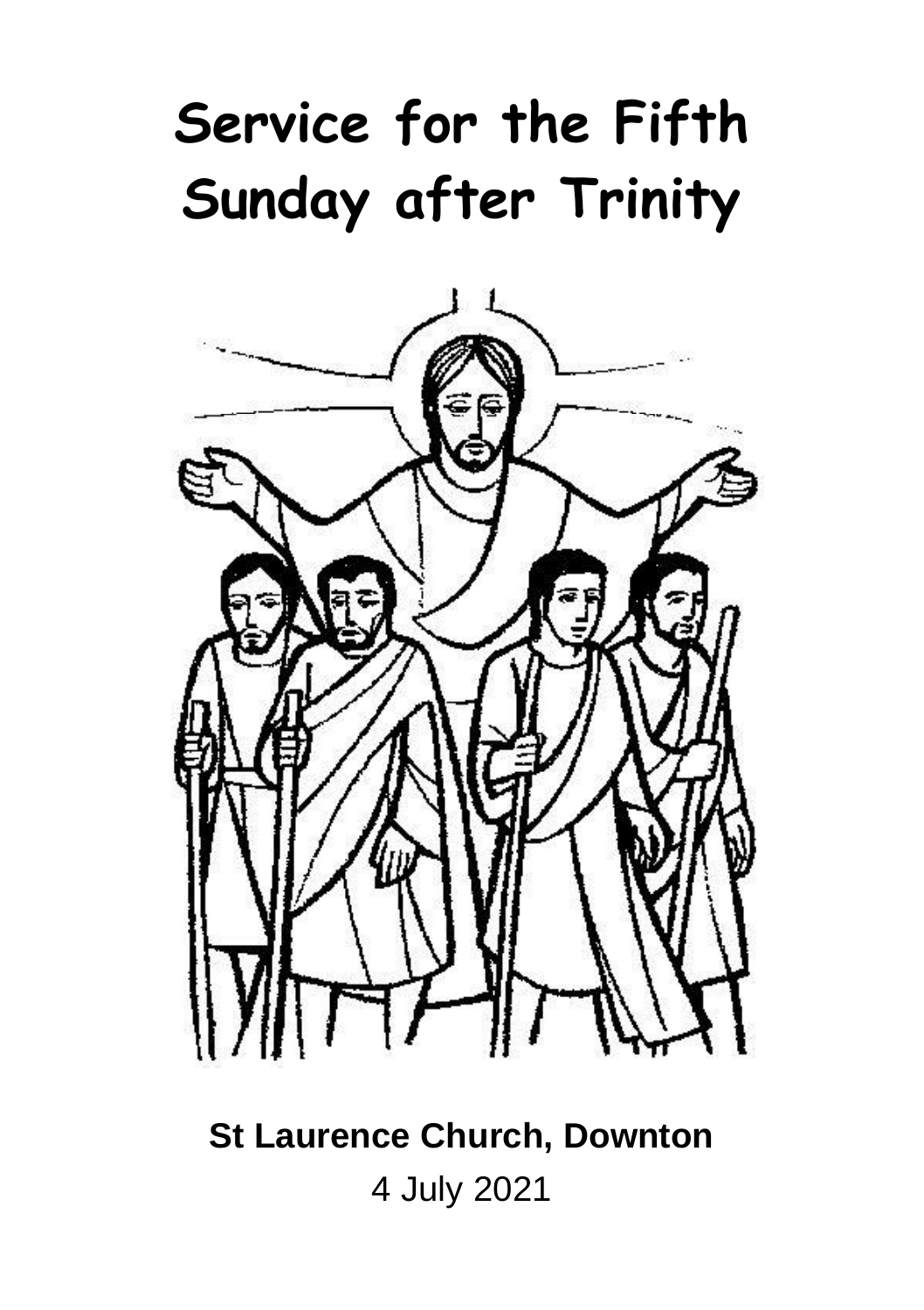### *Preparation*

#### Call to Worship

To you, Lord, I lift up my eyes, **O you who are enthroned in the heavens!**

Our eyes look to the Lord our God, **until he has mercy upon us.**

Our help is in the name of the Lord, **who made heaven and earth.** *Psalm 123*

As we rejoice in the gift of this new day, so may the light of your presence, O God, set our hearts on fire with love for you; now and for ever. **Amen.**

*The Team Rector introduces the service*

Hymn: Lord of all hopefulness *(St Martin's Voices)*

Lord of all hopefulness, Lord of all joy, whose trust, ever child-like, no cares could destroy, be there at our waking, and give us, we pray, your bliss in our hearts, Lord, at the break of the day.

Lord of all eagerness, Lord of all faith, whose strong hands were skilled at the plane and the lathe, be there at our labours, and give us, we pray, your strength in our hearts, Lord, at the noon of the day.

Lord of all kindliness, Lord of all grace, your hands swift to welcome, your arms to embrace, be there at our homing, and give us, we pray, your love in our hearts, Lord, at the eve of the day.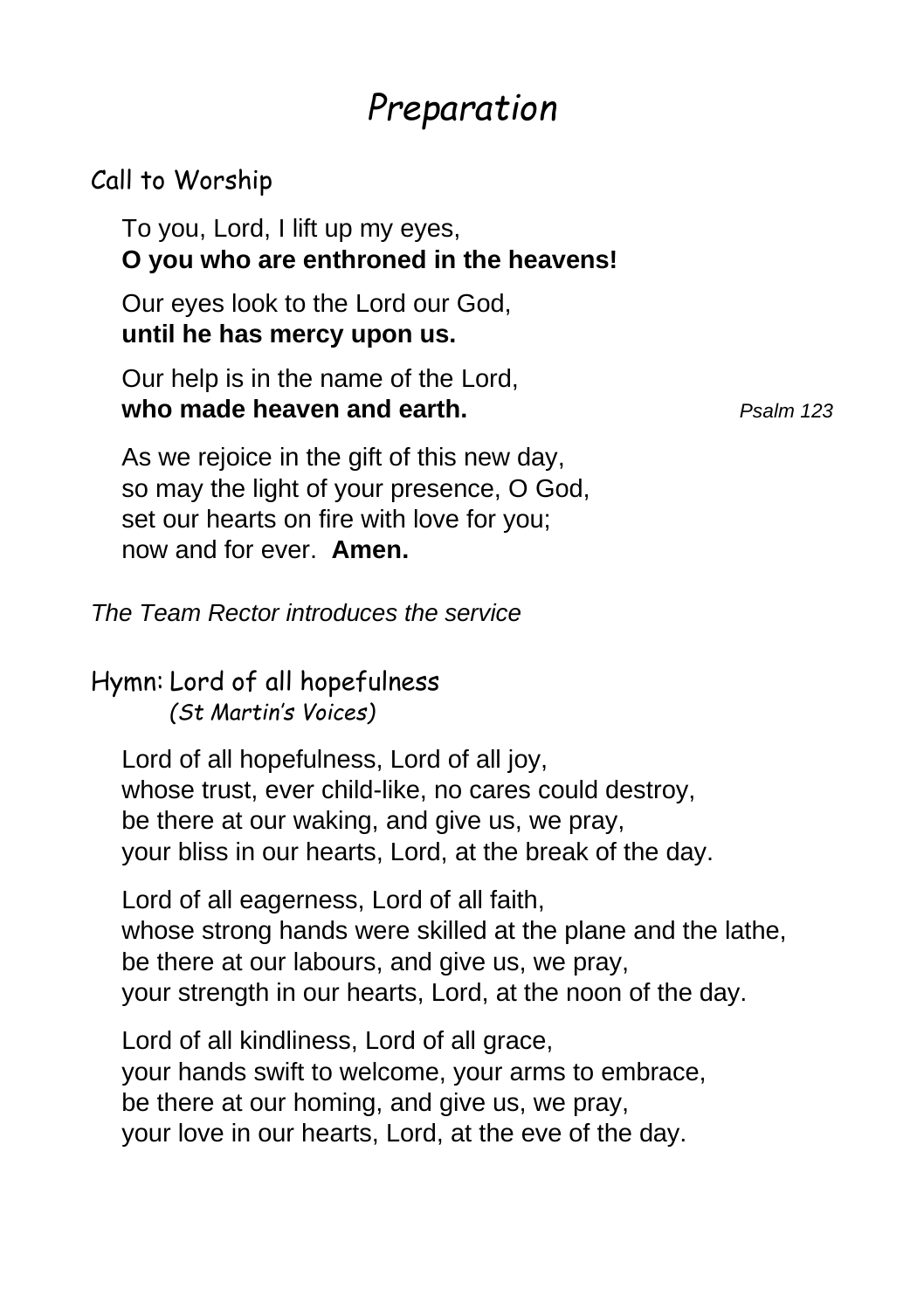Lord of all gentleness, Lord of all calm, whose voice is contentment, whose presence is balm, be there at our sleeping, and give us, we pray, your peace in our hearts, Lord, at the end of the day.

*Jan Struther (1901-1953)*

### Gathering:

We gather in the name of the living Christ to worship God. **Surely, God is with us and calls us to worship in spirit and in truth.**

God's love is for you and for all people everywhere. **That we may share God's love and life, may we be renewed in the refreshing Spirit of the living Christ.**

The living Christ is with us. **Praise the Lord!** *Life in Liturgy*

#### Prayer:

In you alone we put our hope, God the Father, Creator and Sustainer, who gives all good things seen and unseen.

In you alone we put our hope, God the Son, Saviour and Redeemer, who died for our sins and rose again.

In you alone we put our hope, God the Spirit, Teacher and Comforter, who moves us to sing "Our God reigns!" In you alone we put our hope. **Amen.**

*John Birch, Faith and Worship*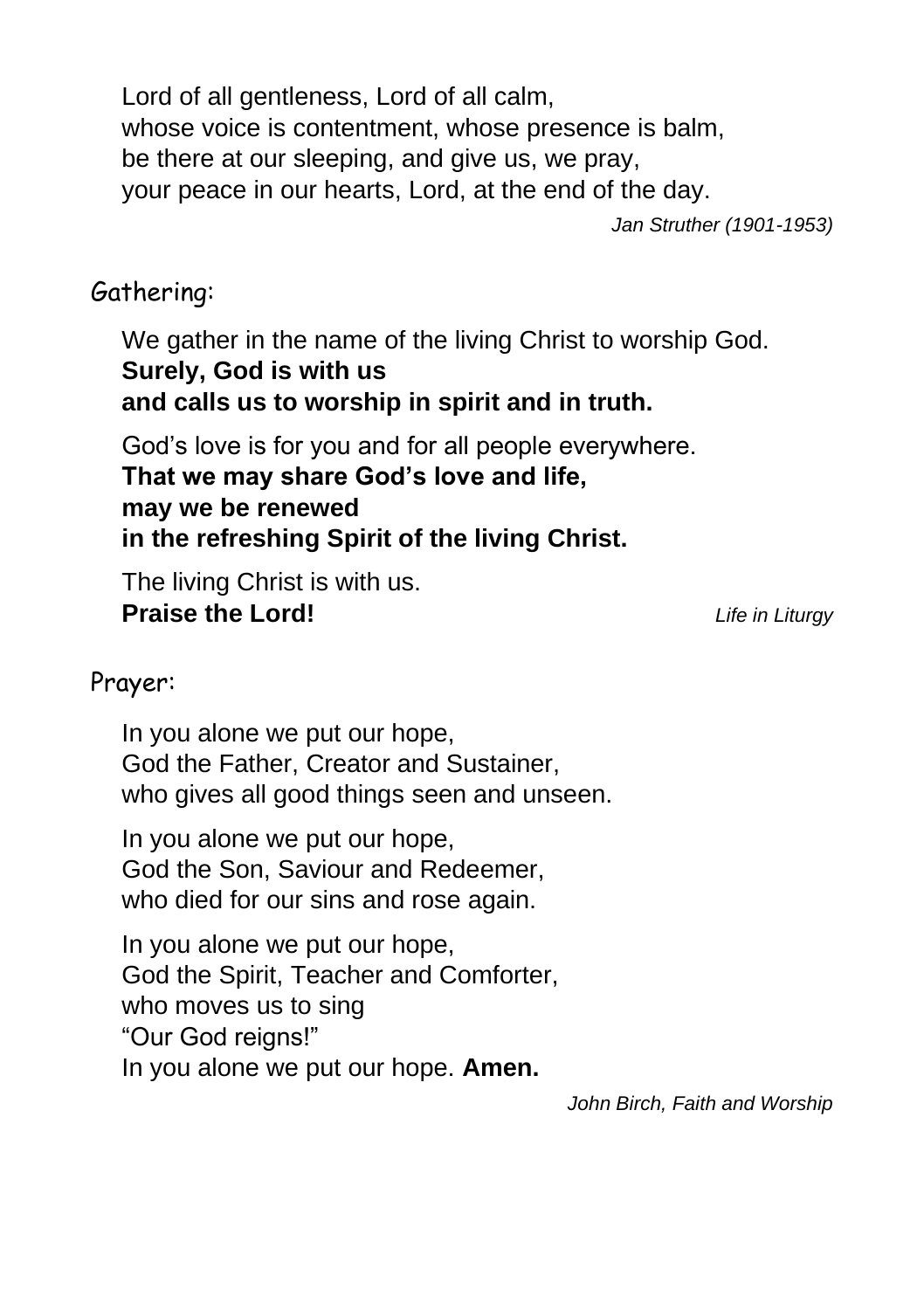Short Litany:

God, you search me and know me. Before I sit, you know when I will rise. **God, you search me and know me. Before I speak, you know what I will say.**

God, you search me and know me, in my joy and despair, in my breathing in and breathing out. **God, you search me and know me. Your knowledge is too deep to reach, too vast to comprehend.**

God, you know us better than we know ourselves. You know our thoughts, our weaknesses, our motivations, our sins. And you love us still. **God, you search me and know me. Search me, O God, and know my heart.**

*Adapted from Pentecost 2005*

### *The Liturgy of the Word*

Readings:

2 Corinthians 12:2-10

Mark 6:1-13

*After each reading:*

This is the word of the Lord. **Thanks be to God.**

Reflection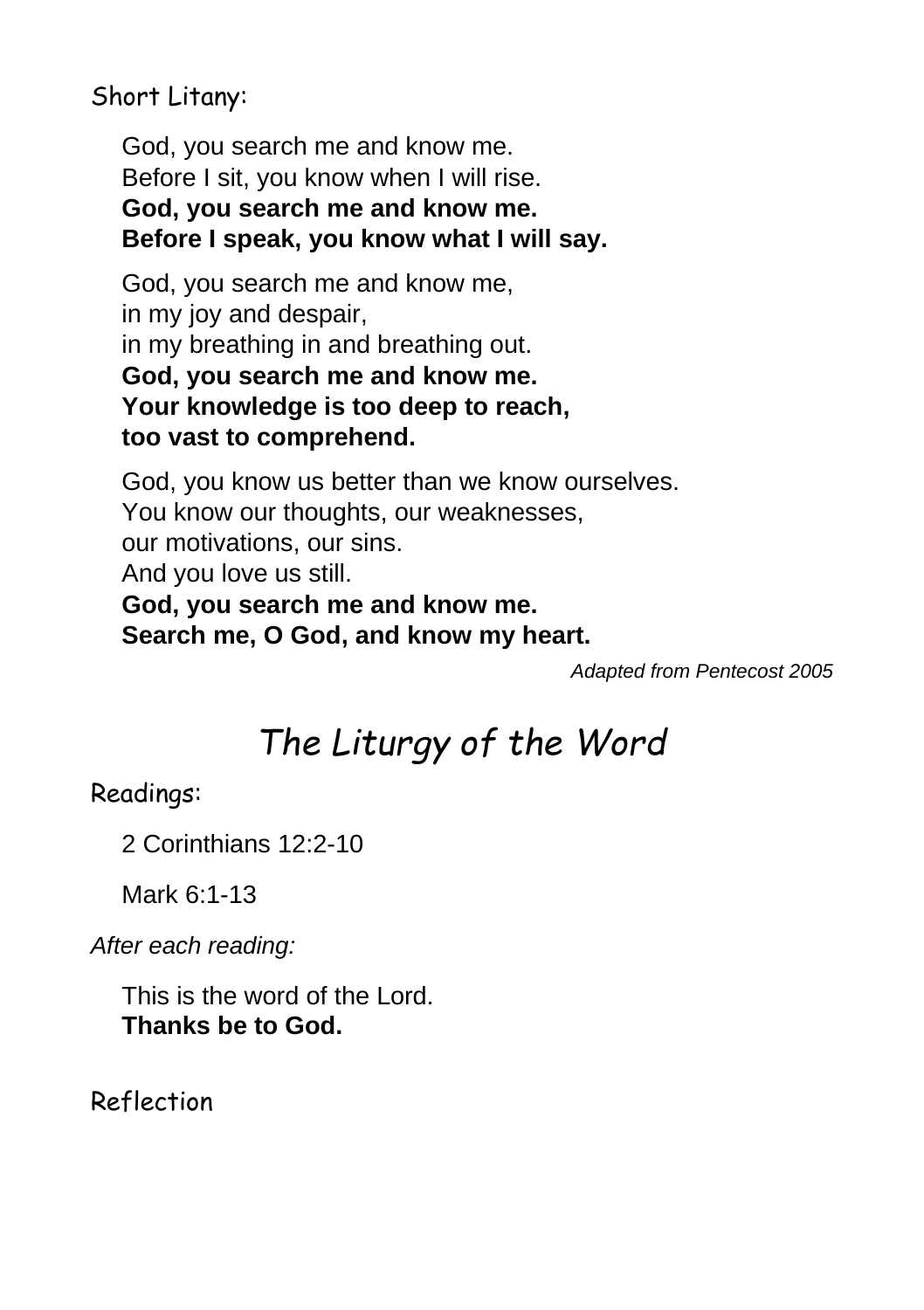Music: Sent by the Lord am I – arr. Weaver *(St Martin's Voices)*

### *Prayers*

*We are led in a time of prayer*

*This response is used:*

Lord in your mercy,

#### **Hear our prayer.**

*The Lord's Prayer is said:*

Let us pray with confidence as our Saviour has taught us

**Our Father, who art in heaven, hallowed be thy name; thy kingdom come; thy will be done; on earth as it is in heaven. Give us this day our daily bread. And forgive us our trespasses, as we forgive those who trespass against us. And lead us not into temptation; but deliver us from evil. For thine is the kingdom, the power, and the glory for ever and ever. Amen.**

### *Conclusion*

#### The Collect

Almighty and everlasting God, by whose Spirit the whole body of the Church is governed and sanctified: hear our prayer which we offer for all your faithful people, that in their vocation and ministry